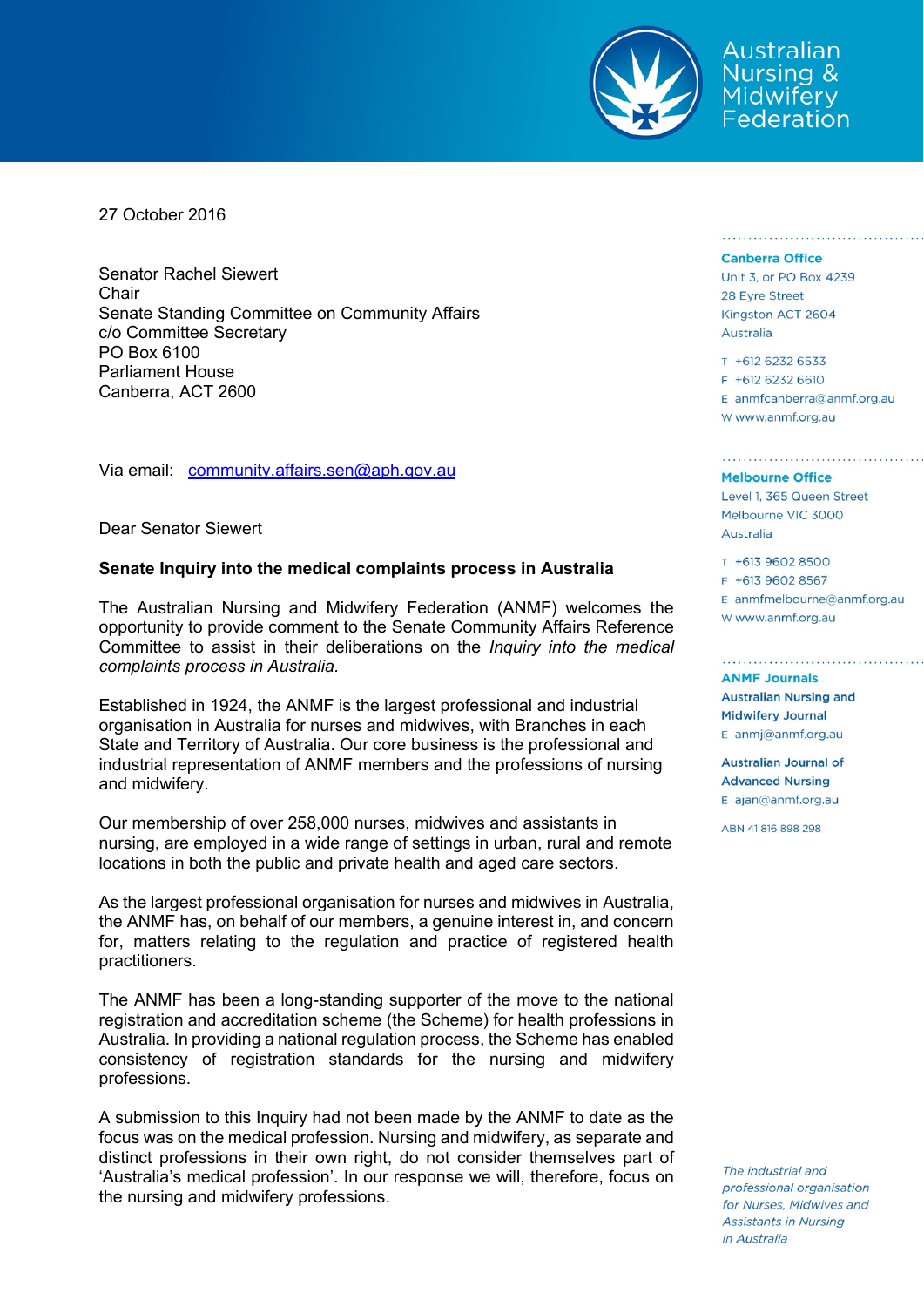The ANMF was only made aware of the late inclusion of nurses and midwives to the notes on the Terms of Reference, immediately prior to the submission closing date in May 2016. This did not provide sufficient time for response before dissolution of the Senate occurred.

# *Prevalence of bullying*

1

It is difficult to quantify the prevalence of bullying and harassment in the nursing and midwifery professions as there is currently no national data to provide a point of reference. However, the then Australian Nursing Federation (now Australian Nursing and Midwifery Federation), the ANF Victorian Branch and the Queensland Nurses Union provided submissions to a House of Representatives Standing Committee on Education and Employment Inquiry into Workplace Bullying held in 2012, which highlighted that workplace bullying is a significant issue for nurses and midwives<sup>1</sup>. A more recent submission by the ANMF Victorian Branch to the Victorian Auditor-General in 2015<sup>2</sup> reiterated the prevalence of workplace bullying among ANMF nurse and midwife members, through evidence provided in a study undertaken by Monash University<sup>3</sup>. Similarly, research undertaken in various Australian states/territories by nurse academics indicate significant levels of workplace harassment/bullying. Farrell et al<sup>4</sup> found 32% of their nurse and midwife respondents had experienced bullying, mostly from colleagues or from their managers/supervisors.

In a study of Australian undergraduate nursing students' experiences of bullying and/or harassment during clinical placement<sup>5</sup>, half (50.1%) of the students indicated they had experienced this behaviour from nursing colleagues in the previous 12 months. The majority of students reported the experience of being bullied/harassed made them feel anxious (71.5%) and depressed (53.6%). Almost a third of students (32.8%) indicated that these experiences negatively affected the standard of care they provided to patients with many (46.9%) reconsidering nursing as their intended career.

The findings of the studies referred to above are worrying in view of forecast national shortages for the nursing workforce and the need, therefore, to improve recruitment and retention in the profession.

<sup>1</sup> Submissions made to the House of Representatives Standing Committee on Education and Employment Inquiry into Workplace Bullying, 2012 by: Australian Nursing Federation (ANF). Submission Number: 85; Queensland Nurses' Union. Submission Number: 23; and ANF Victorian Branch. Submission Number: 117. Retrieved on 13 October 2016 from:

http://www.aph.gov.au/parliamentary\_business/committees/house\_of\_representatives\_committees?url=ee/bullyin

g/subs.htm<br><sup>2</sup> ANMF Victorian Branch. 2015. *Submission to the Victorian Auditor-General on Bullying and Harassment in the Public Health Services*. Retrieved on 14 October 2016 from: http://www.anmfvic.asn.au/news-and-

publications/publications?type=submissions&page=1<br>
3 Ibid. p.3. Monash University and Institute for Safety, Compensation and Recovery Research (ISCRR). April 2015. *Leading indicators of occupational health and safety: A report on a survey of Australian Nursing and Midwifery Federation (Victorian Branch) members.*<br><sup>4</sup> Farrell, G.A. and Shafiei, T. 2012. Workplace aggression, including bullying in nursing and midwifery: A

descriptive survey (the SWAB study). Division of Nursing and Midwifery, La Trobe University, Mental Health Professional Development & Research Unit, Austin Health, Melbourne, Australia. *International Journal of Nursing Studies*. DOI: http://dx.doi.org/10.1016/j.ijnurstu.2012.06.007<br><sup>5</sup> Budden, L.M., Birks, M., Cant, R., Bagley, T., and Park, T. 2015. Australian nursing students' experience of

bullying and/or harassment during clinical placement. *Collegian.* DOI: http://dx.doi.org/10.1016/j.colegn.2015.11.004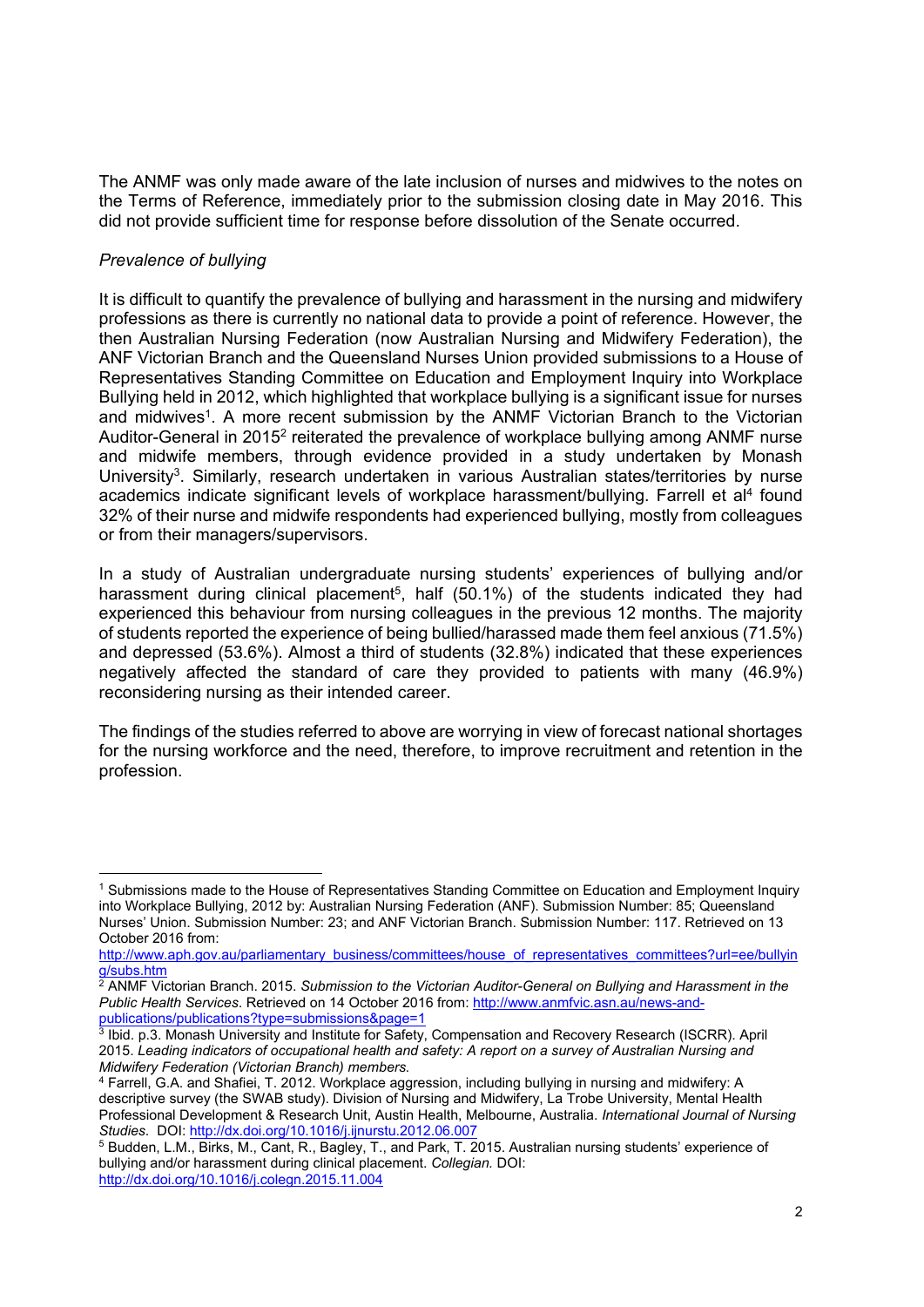The ANMF considers that the first level for raising a bullying complaint is within the workplace. The ANMF has a policy statement: *Bullying in the workplace6* in which we encourage nurses and midwives to *"…report to management any work-related bullying hazard or incident as soon as they become aware of it in order to enable preventative measures to be implemented".* Our policy outlines a risk management approach to addressing and preventing recurrence of workplace bullying.

When that first level of making a complaint in the workplace fails, then the nurse or midwife is able to report the perpetrator of bullying to a range of state or territory based authorities including Occupational Health and Safety Regulators (such as WorkSafe Victoria, SafeWork NSW, WorkSafe Queensland or SafeWork SA), the Fair Work Commission, and the Equal Opportunity Commissioner, amongst others.

The Australian Health Practitioner Regulation Agency (AHPRA) are unlikely to be able to deal with reporting of bullying in a useful manner, particularly in dealing with the underlying issues which are usually organisational, rather than individual. A report to AHPRA actually negates the occupational health and safety nature of bullying, and the need for a risk management approach to be implemented, as well as investigating the root cause of the issue. It is possible for a vexatious or mischievous report to be made to AHPRA where it is the making of the report itself which is part of the pattern of bullying behaviours, rather than the perpetrator being subject to such a report that is the issue.

Bullying should only be reported to AHPRA if the nurse or midwife believe that there are sufficient grounds to do so under section 144 of the National Law. Nurses and midwives additionally have an obligation to make a notification to AHPRA regarding conduct that is deemed to be *"notifiable conduct"* under section 140 of the National Law.

## *Role of the Australian Health Practitioner Regulation Agency*

1

As nurses and midwives comprise the largest component of the health workforce, a nationally consistent approach to regulation is essential. The ANMF supports the role of the Nursing and Midwifery Board of Australia (NMBA) in providing for the protection of the public through its registration and accreditation approval activities legislated under the Health Practitioner Regulation National Law (2009) (the National Law) as enacted in each state and territory. In particular, the ANMF upholds the core role of the NMBA of *"ensuring that any person who is registered is safe and competent to practice"*.

The implementation path from state/territory based registration system to a national regulatory process has been complex and fraught with difficulties. The ANMF Federal Office, through our Branches, has been made aware of many problems encountered by our members in their interactions with AHPRA on behalf of the NMBA. However, given our commitment to the success of this important Scheme, the ANMF has committed to working with AHPRA and the NMBA, on issues which have had the potential to undermine the credibility of the national Scheme.

It is the experience of the ANMF that, in the past, nurses and midwives have not always been aware of the AHPRA complaint process. However, we acknowledge that both AHPRA and the NMBA have made improvements to their websites by placing a clear notice "Make a Complaint' on their home pages, with links to relevant documentation.

<sup>6</sup> Australian Nursing and Midwifery Federation. 2015. ANMF Policy statement: Bullying in the workplace. Available from the ANMF website at: http://anmf.org.au/documents/policies/bullying\_in\_the\_workplaceFINAL.pdf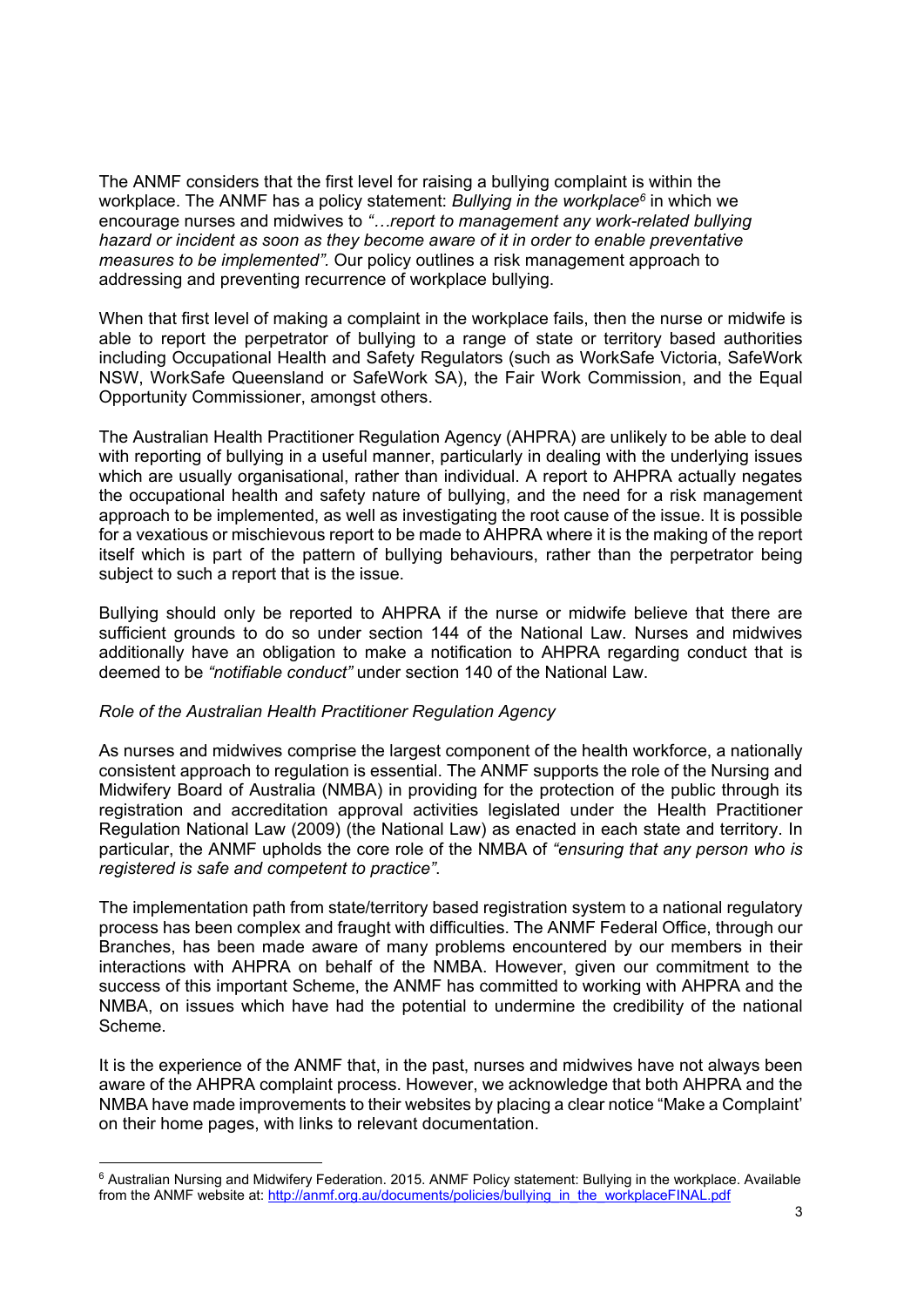It is the complaint process itself which raises concerns for the ANMF. Our concerns relate chiefly to the length of time taken to investigate a complaint (stated on the AHPRA website as 9-12 months and on the NMBA website as 3 months), and, inconsistencies in the principles of decision-making on complaints. We have in fact recently written to the NMBA outlining our concerns about the notifications process for nurses and midwives currently being applied across the country. We repeat these points of concern here due to their relevance to the Inquiry's Terms of reference, as follows:

- the level of consistency in application of criteria employed by state/territory AHPRA officers in their recommendations to the NMBA;
- inconsistencies in the processes for decision-making on notifications, between individual AHPRA officers and between jurisdictions;
- lack of transparency on decisions made for imposing conditions on practice while principle statements are provided there is an absence of the reasoning or evidence used to arrive at the final decision; and,
- lack of consistency in the notifications decision-making processes between the national Boards (for example, while a nurse may be de-registered for sexual misconduct, a medical practitioner may be allowed to continue to practice under the condition of a chaperone).

In NSW, nurses and midwives are regulated under a co-regulatory model in which complaints and notifications are managed by the Health Care Complaints Commission and the Nursing and Midwifery Council of NSW. It is the experience of the NSW Branch of the ANMF (also known as the New South Wales Nurses and Midwives' Association) that respondents to complaints often experience lengthy delays in the management of the complaint/notification and notable inconsistencies with the application of professional standards by the adjudicating bodies (i.e. Professional Standards Committees and the NSW Civil and Administrative Tribunal).

## *Resourcing of AHPRA*

AHPRA should provide a centralised and consistent approach to the management of complaints made and subsequent notifications, involving regulated health practitioners. Although work has been undertaken by AHPRA to streamline the complaints process, the current timeline for lodgement, assessment and determining the outcome of a complaint remains far too long – as stated above a period of 9-12 months. This unacceptably prolonged timeframe for the management of the notification/complaint may detrimentally affect the people involved in the investigation – both the complainant and the respondent. This may include professional embarrassment, loss of confidence and exposure to professional practice, and financial loss and hardship.

The ANMF is unsure whether this prolonged timeframe is a result of under-resourcing or inadequate processes for notification management. We submit that AHPRA and the NMBA must be adequately resourced for their role as the national regulatory body, so that the regulation process can serve its purpose of protecting the public. Adequate resourcing is also essential so that nurses and midwives are dealt with fairly, equitably and efficiently within the Scheme. The Australian Government has invested financially in the education of nurses and midwives and thus has a stake in ensuring a well-functioning workforce. It would seem reasonable then, if the issue is under-resourcing, that the Australian Government should sufficiently fund AHPRA and the NMBA so that they have the capacity to administer a national complaints system for health practitioners effectively and in a more streamlined and timely manner than at present.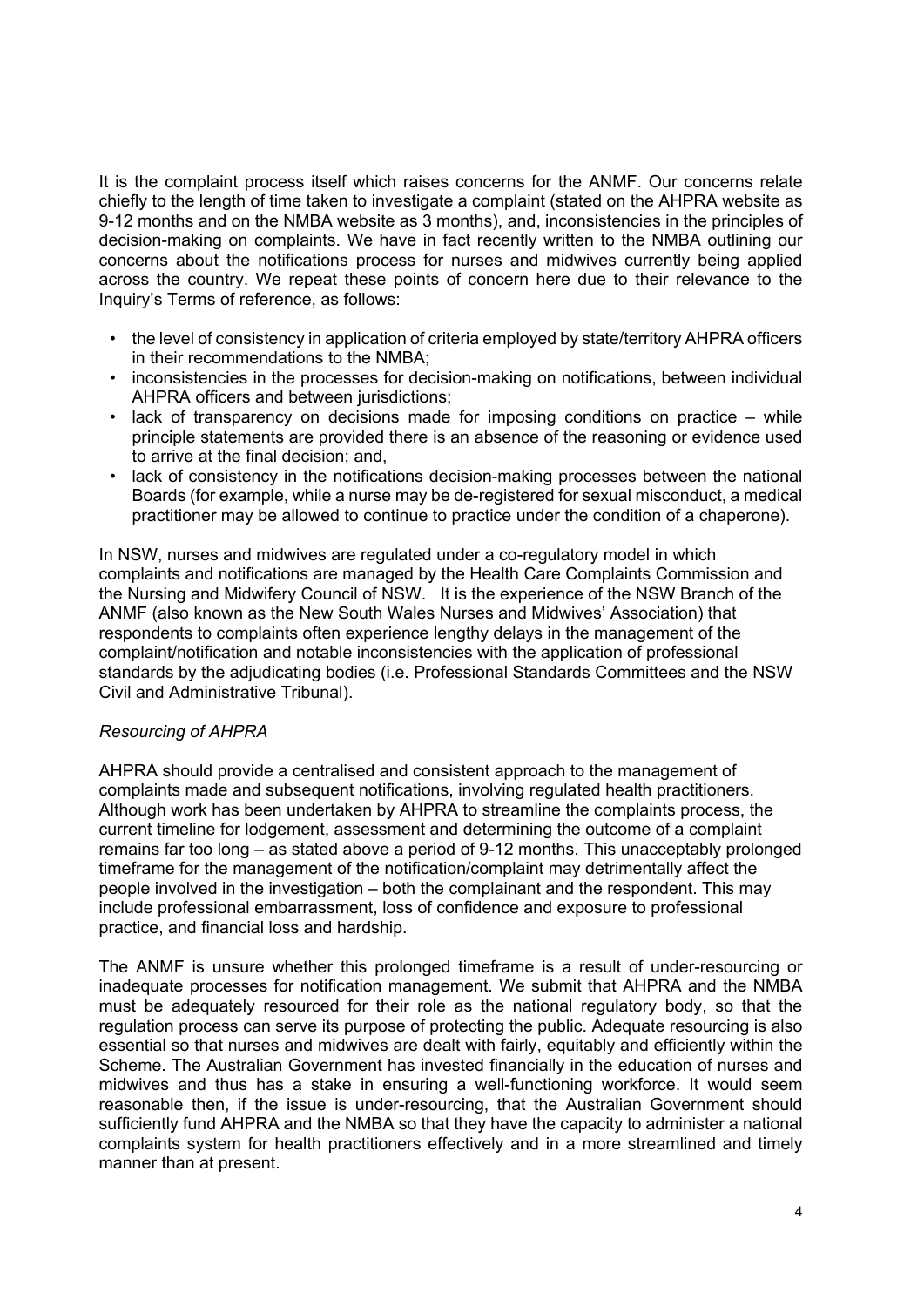#### *Signed declaration*

1

Nurses and midwives may, in the course of their personal and/or professional lives, have cause to make a complaint, voluntary notification or mandatory notification about another registered health practitioner to AHPRA.

When sufficient information is provided by the complainant when making a notification or complaint, AHPRA and the NMBA are obliged under the National Law to assess the notification or complaint. Despite the existence of documentary guidance from AHPRA, complaints of a vexatious nature may still be made. The experience of being the subject of a complaint or notification can be very distressing for the nurse or midwife involved. This can be compounded when the complaint is of a vexatious nature.

It is unusual that even if a complaint appears to be vexatious, that AHPRA would state such a conclusion. The more likely finding would be that there isn't sufficient evidence available to support the notification or complaint or that the conduct alleged would not amount to unsatisfactory professional conduct or professional misconduct as defined under the National Law.

Whether or not a complaint is vexatious is often a subjective test. Many respondents form the view that a complaint that has been made about their practice has been done so with an ulterior motive whilst the complainants are usually vehement about the veracity of their claims.

It is the view of the ANMF that nurses and midwives should be encouraged to make a complaint, voluntary notification or mandatory notification if they believe that such a notification is warranted having regard to the National Law and having consulted the relevant publications, including: *Guidelines for Mandatory Notifications7* and *A guide for practitioners: Notifications in the National Scheme8*

An idea has been proposed that there be a requirement for a complainant to sign a declaration that their complaint is being made in good faith. Such a declaration would unlikely prevent unnecessary notifications being made, however, it has the potential to serve as a deterrent to practitioners who are making a valid complaint for fear that it could be determined 'vexatious' and that they may suffer some kind of professional retribution if the complaint is not proven. Therefore, the ANMF does not support the introduction of a requirement for a declaration to be made.

In order to improve the AHPRA complaints system the ANMF recommends:

- that AHPRA and the NMBA provide better education and advice to both registrants and the public about what constitutes a complaint or notification to AHPRA and NMBA; and
- that the Australian Government review the funding of AHPRA and other relevant complaint handling bodies (such as the Health Care Complaints Commission and the Nursing and Midwifery Council) to ensure they possess the adequate resources to effectively deal with notifications in an efficient manner to ensure the protection of the public and procedural fairness to the respondent.

<sup>7</sup> http://www.nursingmidwiferyboard.gov.au/Codes-Guidelines-Statements/Codes-Guidelines/Guidelines-formandatory-notifications.aspx

<sup>8</sup>http://www.ahpra.gov.au/documents/default.aspx?record=WD13%2F10669&dbid=AP&chksum=pDOQEA5grtYh 1Jhhd6%2Fh0A%3D%3D.